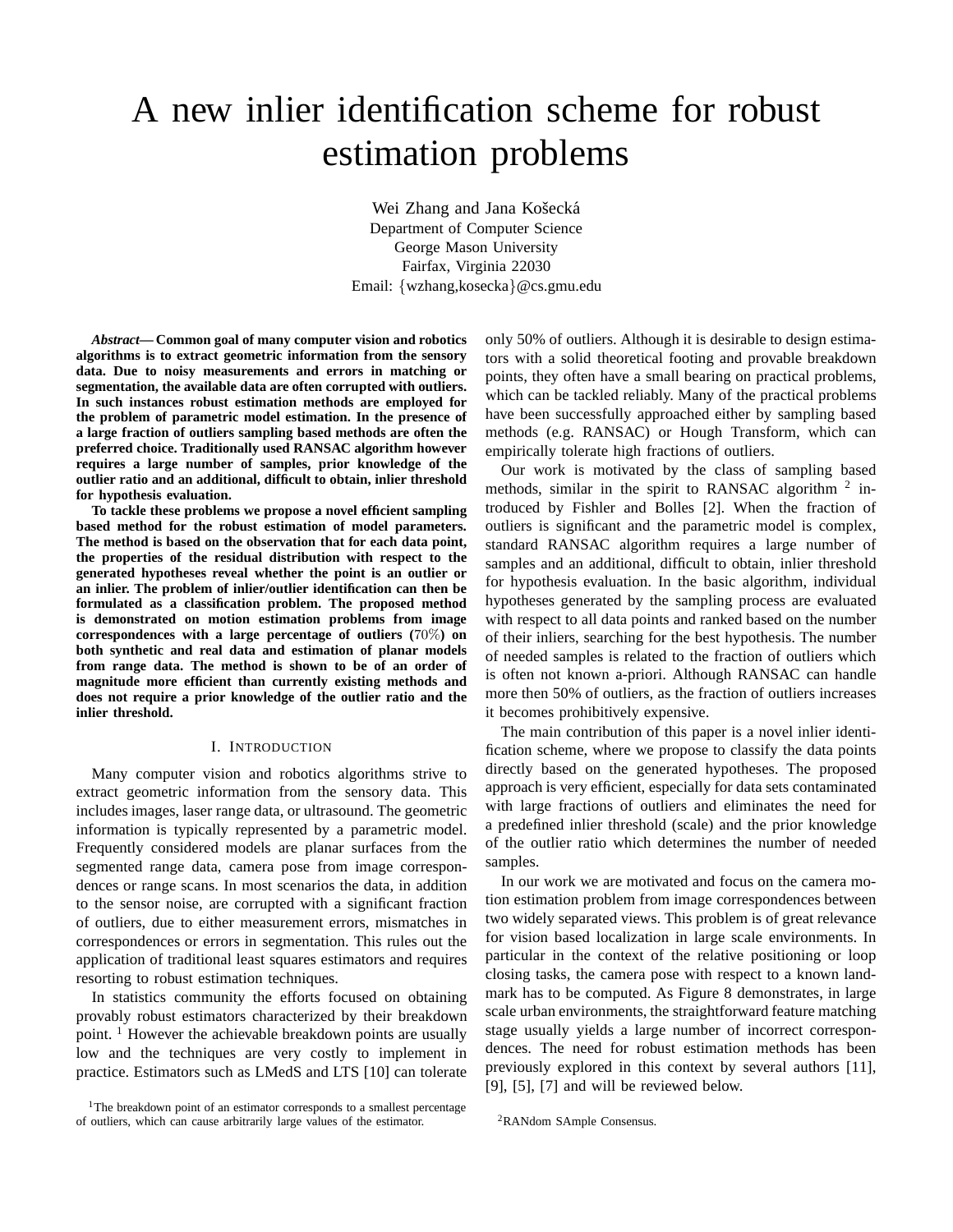The rest of the paper is organized as follows. In Section 2 we briefly review the basic RANSAC algorithm and discuss its drawbacks. Related work and partial improvements over traditional RANSAC are discussed in Section 3. The proposed hypothesis evaluation and inlier/outlier identification scheme is described in Section 4 and demonstrated on synthetic data. In Section 5 we present experiments on real data and Section 6 concludes the paper.

# II. RANSAC ALGORITHM

The essence of the RANSAC algorithm is the generation of multiple hypotheses by means of sampling of the data. Given the minimal number of data points  $p$  needed to estimate a parametric model and the fraction of outliers  $\epsilon$ , we can compute the probability  $\rho$  that given m samples, at least one of the samples is outlier free:

$$
\rho = 1 - (1 - (1 - \epsilon)^p)^m.
$$
 (1)

In order to achieve a desired probability (confidence)  $\rho$  of an outlier free hypothesis and provided that the outlier fraction  $\epsilon$  is known, one can compute from the above equation the required number of samples:

$$
M = \left\lceil \frac{\ln(1-\rho)}{\ln(1-(1-\epsilon)^p)} \right\rceil. \tag{2}
$$

Given the determined number of samples M (calculated based on Equation 2), hypothesis model parameters are estimated for each sample, followed by finding the support (e.g. the number of inliers) for each hypothesis. Alternatively, a stopping criterion can be used to terminate the sampling if sufficient percentage of inliers has been encountered. It has been shown in [5] that the stopping times for the two strategies mentioned above differ only by a multiplicative factor. In the second stage the hypothesis with the largest support is chosen, and all its inliers are used to refine the model parameters. More detailed description of the RANSAC algorithm can be found in [14]. Alternative approach to hypothesis evaluation using spectral graph partitioning techniques in the space of hypotheses generated by sampling has been proposed recently by [8]. Authors' evaluation states that the number of hypotheses needed is on the order of  $O(M^2)$ , making it exponential in the number of points needed to estimate the model (2 points per line), where M is the number of considered hypotheses. As authors point out, the complexity is similar to RANSAC and clustering is done in the hypothesis space. By studying the distribution of residuals, our method is much more efficient

The larger the sample size  $p$ , it is less likely that the sample is outlier free and more samples are needed to achieve the target confidence. For illustration we show the number of samples needed to estimate the fundamental matrix model for displacement between two views. The fundamental matrix has 9 elements, but only 7 degrees of freedom.

When the data set contains 50% of outliers, in order to estimate the fundamental matrix using the linear 8-point algorithm, 766 samples are needed to assure 95% confidence that one outlier free sample is obtained. The number of

| Outlier percentage $\epsilon$ | $30\%$ | 40% | 50% | $60\%$ | 70%   |
|-------------------------------|--------|-----|-----|--------|-------|
| 7-point algorithm             | 35     | 106 | 382 | 1827   | 13696 |
| 8-point algorithm             |        | 177 | 766 | 4570   | 45658 |
| TABLE :                       |        |     |     |        |       |

THE THEORETICAL NUMBER OF SAMPLES REQUIRED TO ENSURE 95% CONFIDENCE THAT AT LEAST ONE OUTLIER FREE SAMPLE IS OBTAINED.

required samples goes to 1177 for 99% confidence. As pointed out by [12], the theoretical number of samples is wildly optimistic. In practice, the number of samples required to reach a good hypothesis is around an order of magnitude more. The experiments in [5] also validated this rule. The actual number of samples needed for 99% confidence is on the order of 5000 (our simulations confirm this), which means around 5000 hypotheses need to be evaluated. As shown in Table I, when  $\epsilon = 0.7$ , the number of required samples is 45658. Consequently, the number of hypotheses to be evaluated will be on the order of  $10^5$ . For each hypothesis, standard RANSAC algorithm computes the residual for every data point. Hence the computation increases linearly with the number of data points. Most of the related work tries to alleviate the efficiency problems related to a large number of required samples, an expensive hypothesis evaluation stage and the inlier threshold selection in various ways.

# III. RELATED WORK

Chum and Matas [5] suggested to improve the efficiency of the standard RANSAC by a pre-evaluation, called  $T_{d,d}$ test. It exploits the fact that for an erroneous model, only a small number of data points needs to be evaluated. If d randomly selected points pass the  $T_{d,d}$  test the hypothesis is not considered further. This enables the authors to increase the efficiency of the hypothesis evaluation stage, but the number of samples remains still large. In [6], the authors proposed to select the sample sets of adjacent points based on the assumption that inliers will tend to be closer to one another than outliers and therefore increasing the probability of an outlier free hypothesis. Guided sampling by quality of matches was proposed by [12] and increased the chance of sampling 'good' correspondences more often and hence generate good hypotheses. Torr and Zisserman [13] have noticed that the simple evaluation of hypotheses by their inlier count is faulty, since it treats all the inliers equally (error terms for all inliers are constant). Consequently, if the threshold  $T$  used on residual errors is not set appropriately, the final model estimate will be poor. They suggested using log likelihood of the solution as the support instead of number of inliers. Nister [7] has demonstrated a preemptive RANSAC scheme which runs in real time. The preemptive score is used to sequentially remove bad hypotheses, until only the best hypothesis is left or time budget is used out. The scheme was tested on synthetic data with 20% outliers. In real experiments the points were tracked between individual frame of the video sequence and contained small fraction of outliers. Additional speed up was obtained by the use of the 5-point algorithm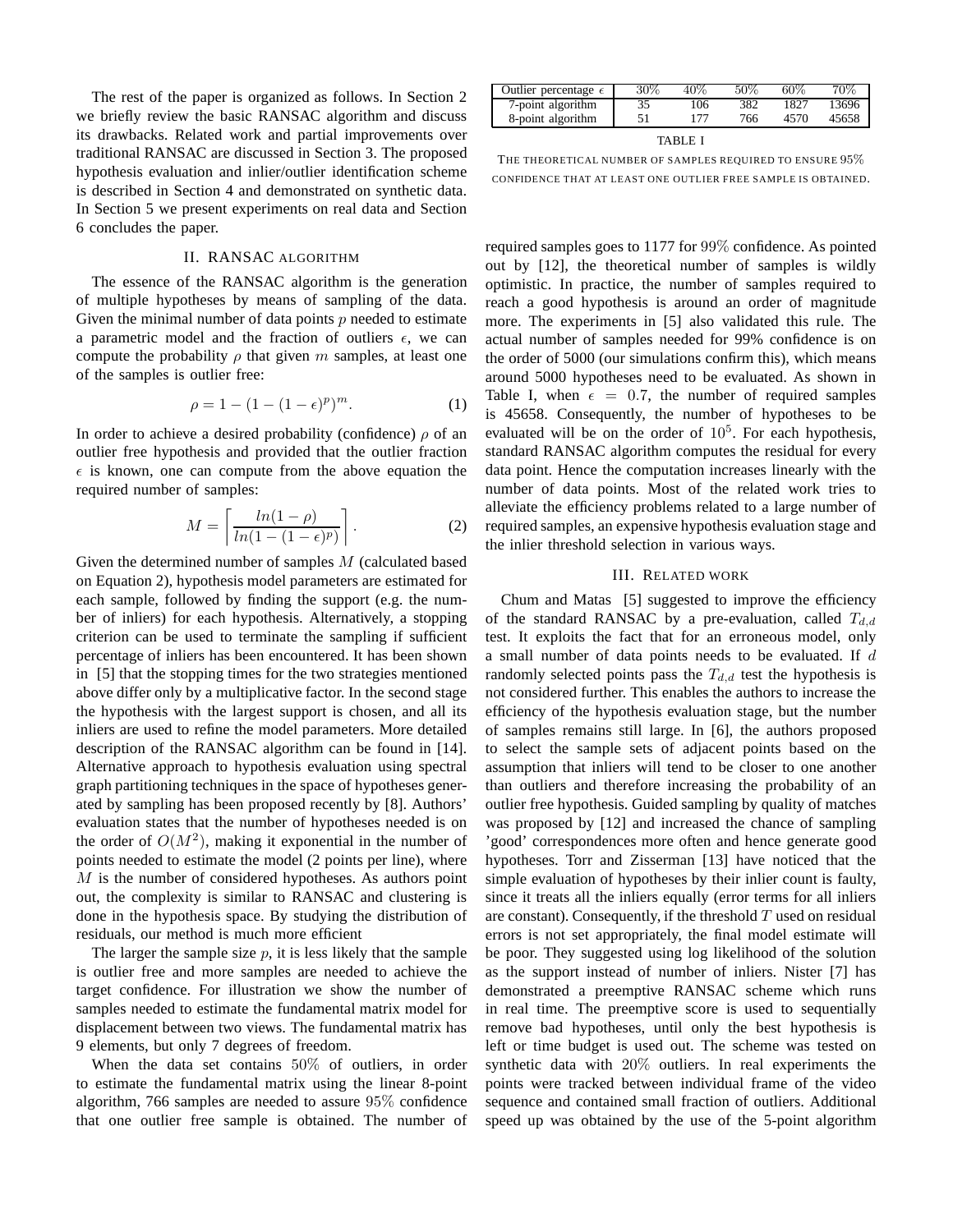assuming that the camera is calibrated in advance. The issue of the threshold selection for the inlier identification has been addressed recently by [15]. They proposed an automatic scale selection method for estimation of the scale of inliers' noise by analyzing the distribution of residuals of each hypothesis and hence avoiding heuristic threshold selection used for inlier classification. The inlier scale was estimated, using an iterative mean shift algorithm for locating the modes in the residual distribution. Although the approach was capable of handling a large percentage of outliers ( $\approx 85\%$ ) on a simple line fitting examples, the efficiency related to the required number of samples and additional overhead caused by iterative scale estimation have not been addressed.

# IV. THE PROPOSED SCHEME

We are motivated by the motion estimation problem from two widely separated views given image correspondences. In this problem the model to be estimated is complex and the data often contain a significant fraction of outliers. The presence of the outliers is particularly pervasive in large scale outdoor urban environments and it is due to a significant viewpoint change, illumination changes and ambiguities due to repetitive structures inherent to buildings. The set of correspondences often contain more than 50% outliers. As the Table 1 indicates using the traditional RANSAC sampling techniques would be prohibitively time consuming, in addition to the issues of inlier threshold selection. Even though the automated threshold selection method [15] can overcome some of the difficulties, it introduces an additional overhead without reducing the number of needed hypotheses.

Note that identification of inliers is at the core of RANSAC algorithm. The final model parameters are then estimated based on the identified inliers. Most of the sampling based algorithms generate many hypotheses which guarantees that with some confidence an outlier free hypothesis is encountered in the set. As shown in Table I, this depends on the complexity of the model and the outlier ratio, which is not known ahead of time. The preemptive RANSAC [7] is the only exception which uses a fixed number of samples (500-800), assuming the outlier percentage is around 20% in a calibrated setting with 5-point algorithm. The idea of the search for good hypotheses remains unchanged. Although this method has been show to work well with video sequence (and hence lower outlier ratios), it has not been extended to data containing more outliers.

In the presented approach, instead of evaluating goodness of individual hypotheses generated by the sampling process, we evaluate the residuals of each data point with respect to all hypotheses. The proposed method is based on the observation, that for each data point the properties (higher order statistics) of the distribution of residuals with respect to generated hypotheses reveal whether the point is an outlier or an inlier. The problem of inlier/outlier identification can then be formulated as a classification problem. The presented approach exploits the fact that even the hypotheses with a small number of outliers contribute to the characteristic

kurtotic shape of inlier's distribution. Hence the presented method does not require per se a presence of an outlier free hypothesis and a large number of samples is not necessary. The approach in addition to its efficiency does not require prior knowledge of the outliers percentage and doesn't need any threshold for identification of inlier's support of the hypothesis. We demonstrate the performance of the proposed method on the problem of motion estimation, with varying outlier percentages (up to 70%) and show that we can correctly identify the inliers over varying fractions of outliers with fixed number of samples. In the next section we will describe the approach and justify it on a simple example. Extensive simulations and experiments on real images are presented in Section 4.

## *A. Inlier identification procedure*

We will describe the proposed method on an example of estimation of the epipolar geometry between two views. Given a set of correspondences  $\{x_i, x'_i\}_{i=1}^{\tilde{C}}$  between two views of the same scene, our goal is to estimate the fundamental matrix F. Similarly as in the standard RANSAC algorithm we first use sampling to generate a set of hypotheses, in this case fundamental matrices. This is achieved by sampling the set of correspondences by selecting 8-point samples and estimating  $F$  using the 8-point algorithm with normalization. At this stage our method dramatically departs from the previously proposed approaches. Instead of evaluating/scoring each hypothesis, we look at the data points directly. For each data point (e.g. correspondence) we study the distribution of residuals with respect to all hypotheses. For a hypothesis  $F_i$  instead of considering algebraic residual error  $(r_j^i)^2 = (\mathbf{x}_i^T F_j \mathbf{x}_i')^2$  we use the so called Sampson distance which approximates the reprojection error [3] and is defined as:

$$
(r_j^i)^2 = \frac{(\mathbf{x}_i^T F_j \mathbf{x}_i')^2}{(F_j \mathbf{x}_i)_1^2 + (F_j \mathbf{x}_i)_2^2 + (F_j^T \mathbf{x}_i')_1^2 + (F_j^t \mathbf{x}_i')_2^2}
$$
(3)

where  $(Fx)_k^2$  represents the square of the *k*-th entry of the vector  $Fx$ . Figure 1(a) and Figure 1(b) show the typical error distributions with respect to all generated hypotheses for a data containing 20% outliers. The data was generated using a total of 200 3D points in general position with depth variation of 1000 and projected into two views related by general motion. The inliers were corrupted by a zero mean Gaussian noise and standard deviation of 2 pixels, while the outlier noise was assumed to be uniformly distributed in the interval  $[-50, -20]$  ∪  $[20, 50]$  pixels. Note that the residual histograms of the inliers and outliers are very different. The inliers typically have strong peaks close to 0, while the outliers don't. We will use this observation for classification of the points to inliers and outliers based on  $n<sup>th</sup>$  order statistics of their residual distributions. Outliers residual histograms can also have high count in the first bin, because some hypotheses are generated using the samples which contain the outlier itself. For this reason the  $1^{st}$  bin was set to 0 prior to the computation of the statistics. The strong peak of inliers error distributions comes from two sources: a particular inlier can be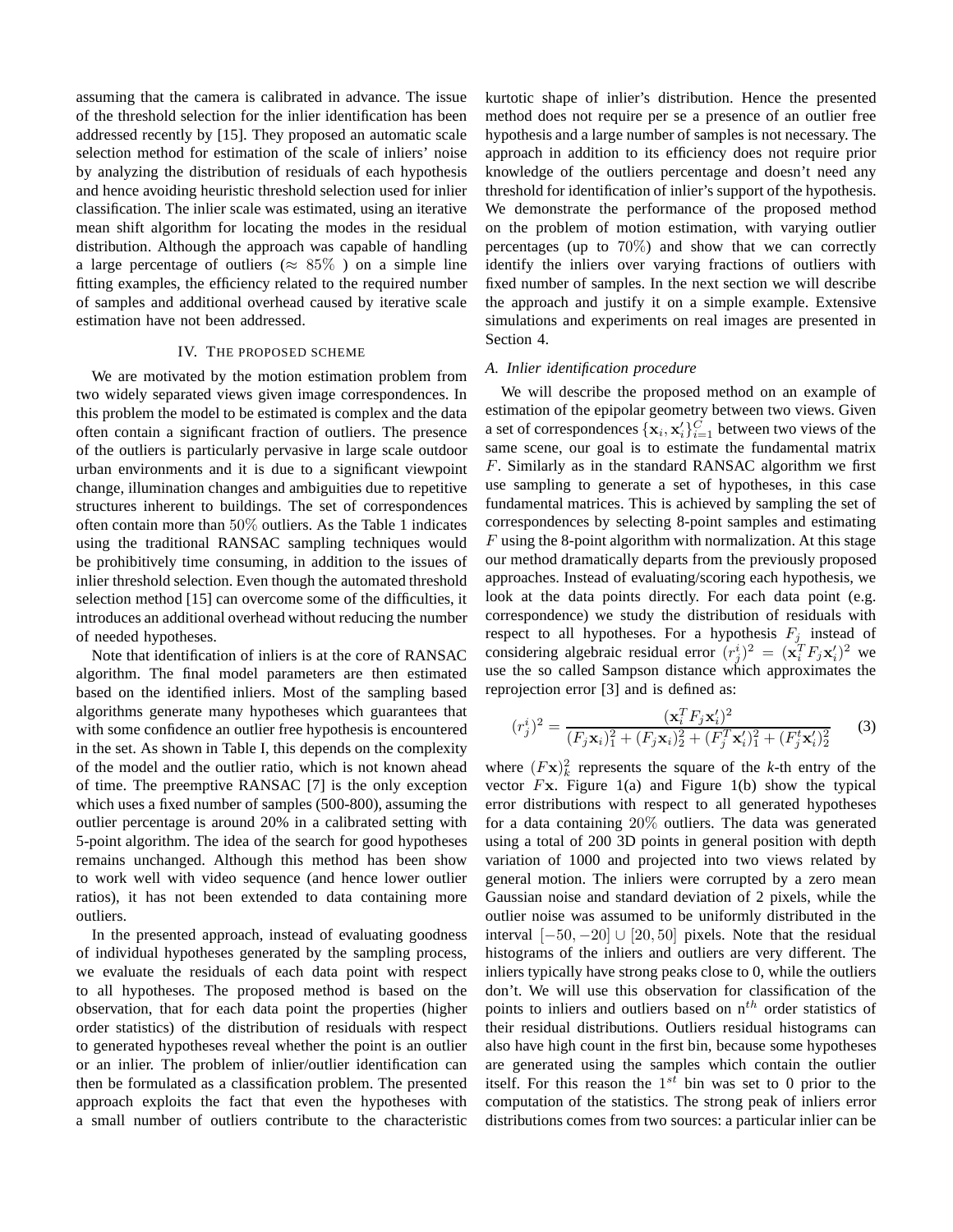included in several samples and it can be expected that several good hypotheses yielding a low residual error are included in the hypotheses set. In this example, with 20% of outliers, the probability that a sample of 8 pionts is outlier free is  $0.8^8 \approx 0.168$ . With 500 generated hypotheses, the expected number of outlier free samples is then  $0.168 \times 500 = 84^3$ . The number of samples used to generate the hypotheses is set to be  $N = 500$ . We examine this choice in more detail at the end of this section. Considering the size of the image plane is  $400 \times 600$ , the error histogram has 150 bins, representing the Sampson error ranging from 0 to 149 (large enough to capture the detail of the error distribution). We disregard errors greater than 149.



Fig. 1. Residual histogram for a true inlier (a) and a true outlier (b),  $\epsilon =$ 0.2, with each bin corresponds to error in pixels (c): plot of skewness vs. kurtosis computed for all residual distributions of the 200 data points (red '+' represents inliers, while blue 'x' represents outliers.)

*1) Features characterizing the distributions:* In order to characterize the qualitative differences between the distributions of inliers and outliers depicted in Figure 1, several order statistics can be used. Most commonly used are the lower order statistics such as mean, standard deviation, skewness and kurtosis. Our experiments show that the skewness and kurtosis are very discriminative for the two kinds of residual histograms. Skewness  $\gamma$  measures the asymmetry of the data around the sample mean  $\mu$  and is defined as

$$
\gamma = \frac{E(x - \mu)^3}{\sigma^3}.
$$
\n(4)

Skewness of the normal distribution (or any perfectly symmetric distribution) is zero. If the value of skewness is positive, the data are spread out more to the right of the mean than to the left. Kurtosis  $\beta$  is the degree of peakedness of a distribution, which in our case measures how outlier prone a distribution is. Kurtosis is defined as:

$$
\beta = \frac{E(x - \mu)^4}{\sigma^4}.
$$
\n(5)

For the two histograms shown in Figure  $1(a)$ , (b), the kurtosis and skewness for the inlier histogram are 24.4 and 4.6, while for the outlier they are much smaller: 7.6 and 1.7 respectively. These characteristics capture the fact that the inlier's histogram of residuals has much stronger peak than that of an outlier and can be used as feature for further classification.

We can plot the values of skewness and kurtosis for each data point in 2D, as Figure 1(c) shows. Note that the kurtosis and skewness are correlated, thus it's not necessary to use the two statistics together. In our case only the kurtosis is used for identifying the inliers, making the classification more efficient. From the plot, we can see that the inliers and outliers have different values of skewness and kurtosis. Hence they can be easily separated, either by k-means clustering algorithm or we can simply rank the points in the order of decreasing kurtosis and consider the top  $k$  points to be inliers. Notice that the true inliers have kurtosis with much larger variance than the true outliers. Consequently, some true inliers will be misclassified as outliers after the grouping. This however will not cause a problem for the model estimation, because enough true inliers are identified. In case a small number of true outliers is included in the identified inliers set, RANSAC algorithm can be applied for this inliers set. The computational demands are very low, since the outlier percentage is small in this case with no more than 10% outliers as our experiments show. In our experiments we found that using 20 samples was enough to obtain a good hypothesis.

The inlier identification scheme for the case of fundamental matrix estimation is summarized below.

# **Algorithm 1** Inliers identifications procedure

- 1) Given the initial set of  $C$  correspondences, randomly select  $N$  8-point samples and generate  $N$  fundamental matrix hypotheses  $\{F_j\}, j = 1, 2, \ldots, N$ .
- 2) For each correspondence (data point), compute its Sampson error  $(r_i^j)^2$  with regard to each hypothesis.
- 3) For each correspondence, estimate its residual distribution by constructing the histogram of  $N$  residuals associated with it. The histogram is used to evaluate whether the correspondence is an inlier or an outlier.
- 4) For C histograms, of residuals compute the value of kurtosis  $\beta_k$  to characterize each of them. In this stage each correspondence is represented by a point in the 1D kurtosis space.
- 5) Use k-means clustering algorithm to cluster the data into two groups, which are identified inliers and outliers or simply rank the points by their kurtosis value.

Note that the proposed scheme doesn't need a predefined threshold for inliers. The RANSAC schemes require a threshold  $T$  to determine whether a data point is an inlier.  $T$  is a sensitive parameter and can affect the performance dramatically.

# *B. Asymptotic running time analysis*

Note the steps 3, 4, and 5 of Algorithm 1 require extra computation compared to standard RANSAC. Given N samples and C correspondences, constructing the histograms takes  $O(N \times C)$  and computing the value of kurtosis for each takes  $O(N \times C)$  multiplications; k-means clustering in one dimension is very efficient. Together, the computation time these steps require is less than the second hypothesis

 $3$ The number of outlier free samples obeys a binomial distribution with N trials and the probability of success is the probability that a sample is outlier free.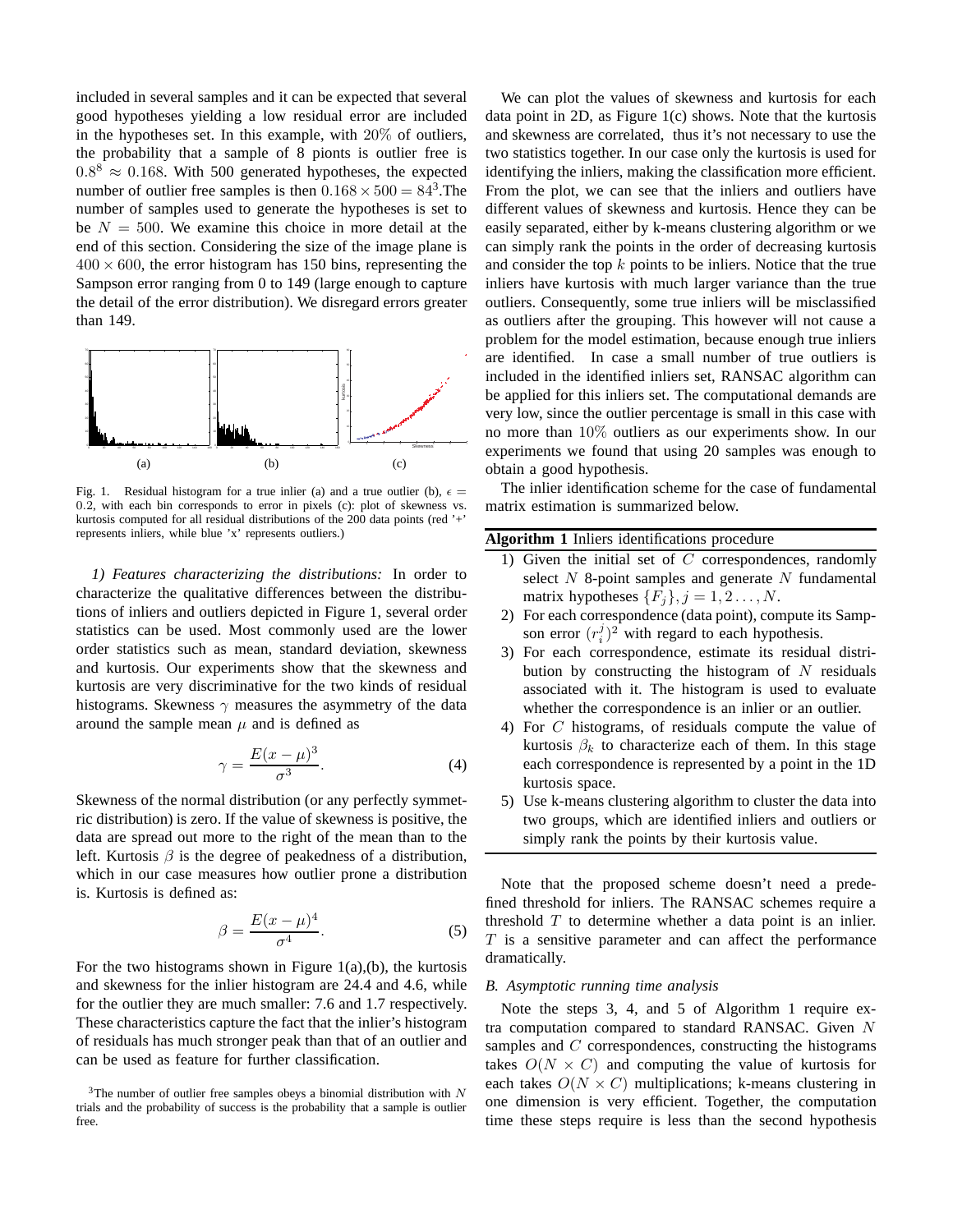evaluation stage of standard RANSAC which requires  $O(N \times$  $C$ ) matrix multiplication. In our experiments the number of samples  $N$  was set to be 500. We have also evaluated the sensitivity of our method with respect to the number of samples and obtained repeatable performance for varying outlier ratio when the number of samples varied between 400 to 1000. Note that this is an improvement of an order of magnitude compared to the work reported in [5]. Just for comparison, the standard RANSAC requires  $O(N \times C)$  matrix multiplications to evaluate all hypotheses. Without knowing outlier percentage a-priori, number of samples  $N$  has to be set conservatively, e.g.  $M = 30000$  to handle 60% outliers [16]. Hence the presented approach is more efficient than standard RANSAC, especially when the outlier ratio is high.

## *C. Justification based on synthetic data*

We have shown in Section IV-A a conceptual example that the inliers can be identified directly. In the following section we will demonstrate the feasibility of our approach based on synthetic experiments. 200 correspondences were generated by projecting random cloud of 200 3D points, placed 1000 units of focal length in front of the camera, with the depth variation of 2000. The two views were related by general motion of translation around x-axis and rotation around y-axis of the camera frame. All the correspondences are corrupted by Gaussian noise (standard deviation was 1 pixel). Another 200 random correspondences were uniformly distributed in the image plane, yielding an outlier ratio of  $\epsilon = 0.5$ . As Figure 2(a) and Figure 2(b) show, the residual distributions for an inlier and outlier are rather different. In this case ( $\epsilon = 50\%$ ). Note that the residual distribution of an inlier is well peaked unimodal distribution, where the mode is close to 0. On the other hand, the distribution of an outlier is more spread out and has multiple modes.



Fig. 2. Residual distribution for a true inlier (a) and a true outlier (b),  $\epsilon = 0.5$ , (c) kurtosis values of 400 residual distributions one for each point,  $x$ -axis corresponds to the point index and  $y$ -axis to the corresponding kurtosis value.

Figure 2(c) shows kurtosis of all 400 data points (correspondences). For better visibility, the data are organized as 200 inliers followed by 200 outliers, with  $x$  axis being the point index. Note that the inliers and outliers have quite different kurtosis. In this case we have achieved the true positive rate of  $138/200 = 68\%$  and false positive rate  $2/200 = 1\%$ . The inlier identification performs fairly well with this heavily contaminated data set.

As the percentage of outliers increases, it can be expected that the peak of inliers' residual histogram becomes lower and



Fig. 3. This figure shows how the kurtosis value changes with different portion of outliers. Mean and 95% confidence interval of inliers' kurtosis are shown in red, mean and 95% confidence interval of outliers' kurtosis are shown in blue.

eventually undistinguishable from the outlier's histogram. It's interesting to see to what extent our approach can tolerate outliers. We tried to study the separability of inliers from the data containing different percentage of outliers. The number of inliers is fixed to be 200 obtained by projecting 200 random 3D points into two widely separated views, while the number of outliers varies to obtain the desired outlier ratio. Figure 3 illustrates the changing kurtosis value. The motion and 3D structure are set the same as in Figure 1. We can see that the kurtosis value of outliers is always small, because they have no significant peaks. The kurtosis of inliers is much larger at first, meaning their error distributions do have strong peaks. Then it decreases as more outliers are added, due to the fact that the outliers are present in a larger number of hypotheses, yielding more dispersed peaks of residuals. When the fraction of outliers  $\epsilon$  is less than 0.6, the mean of kurtosis computed based on inliers is above 95% confidence interval of that of outliers. Therefore, the kurtosis of a residual histogram associated with inliers and outliers are statistically different, and the inlier group obtained through k-means clustering is very unlikely to contain true outliers. When the outlier percentage increases further but no more than 0.7, the mean of inliers' kurtosis is close to the upper bound of that of outliers'. In this case, the inlier cluster obtained from k-means may contain some true outliers, but the percentage will be much lower than in the original data. As we mentioned before, an additional step of standard RANSAC on the group of identified inliers can yield correct model parameters with a small number of samples. When the outlier percentage grows further to 0.75, inliers and outliers become indistinguishable. Figure depicts the separation of inliers and outliers in the skewness/kurtosis space as the outlier ratio increases. The settings for the experiment were the same as in Figure 1. This indicates that the proposed approach cannot tolerate more than 75% outliers. In theory the standard RANSAC does not have such limitation as long as enough samples are evaluated. When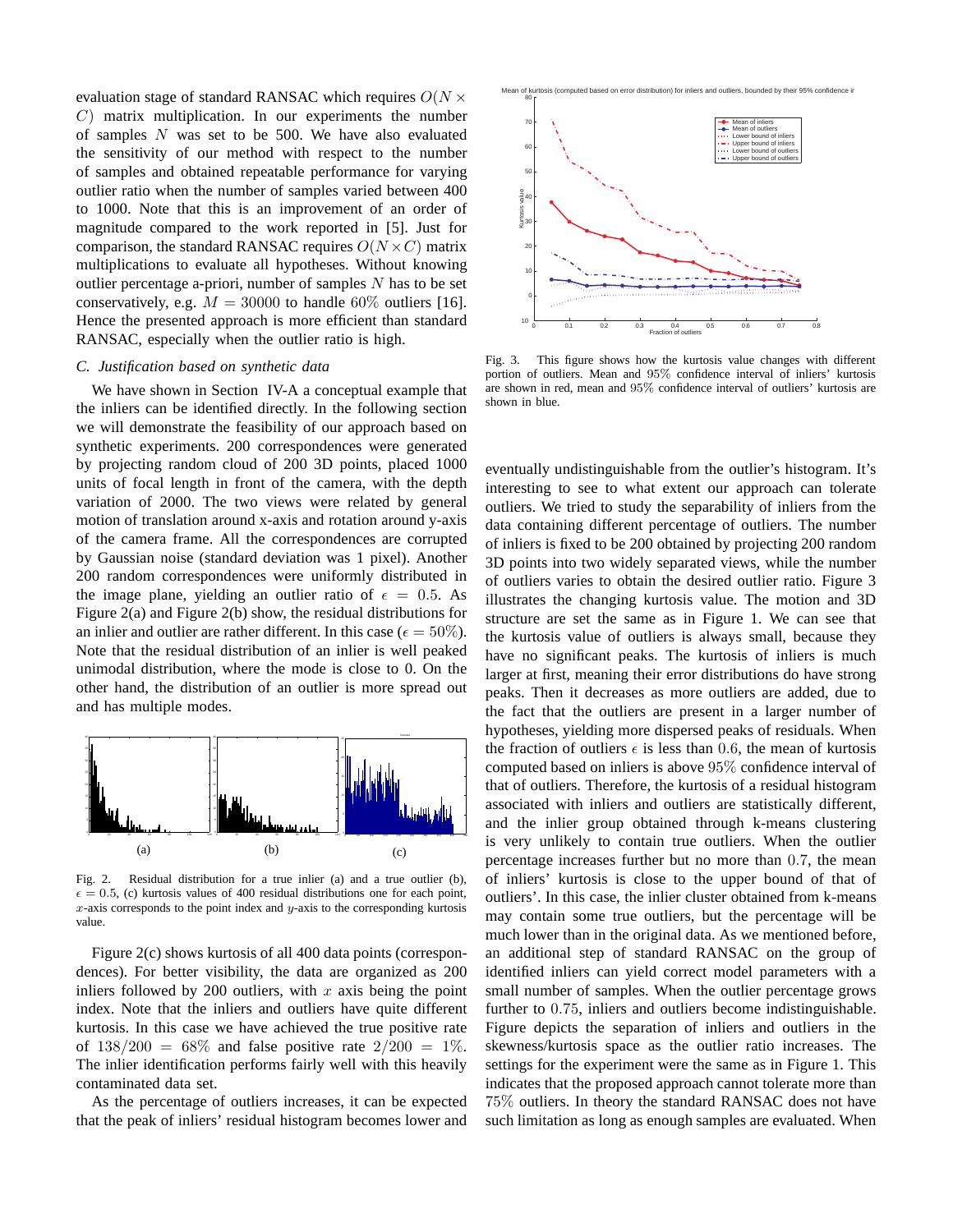the outlier ratio  $\epsilon$  is too high, the required number of samples is so large that it's impractical to work with in practice. As mentioned in Section 2, when  $\epsilon = 0.7$ , the required number of samples is on the order of a half million, which is too large. The proposed method has a similar working range for the outlier ratio in practice as the standard RANSAC, only that it is much more efficient. Note that the limitation is obtained based on the estimation of fundamental matrix, which requires at least 7 data points. If the model to be estimated is simpler, for instance affine model which requires only 3 data points to estimate, more outliers can be tolerated. The reason is that the required number of samples would decrease dramatically in this case based on the relationship in Equation 2. We will demonstrate this using a simulated example of plane fitting.



Fig. 4. Plots of kurtosis vs. skewness for different outlier percentage.

*1) Plane fitting in 3D space:* Figure 5 shows 500 3D data points, where 100 points lie in a plane and are corrupted by Gaussian noise ( $\sigma = 1$ ) and the remaining 400 outliers are uniformly distributed in the space. 108 points are identified as inliers only 10% of which are false positives.



(c) Plot of skewness vs. kurtosis com-(d) Inlier/Outlier identification result. puted for all residual distributions.

Fig. 5. Fitting 3D plane with 80% outliers.

*2) Number of samples:* Since the method uses all the hypotheses, it is difficult to establish a bound on the number of samples related to a desired confidence as done in standard RANSAC. We study this relationship in simulation by measuring the separability of the inliers and outliers as a function of the number of samples. The Jeffries-Matusita distance measure of separability is used to assess how well two classes may be separated. Assuming that the two classes can be represented by normal distributions with  $N(\mu_i, C_i)$  and  $N(\mu_i, C_i)$  the Jeffries-Matusita distance is computed as

where

$$
\alpha = \frac{1}{8} (\mu_i - \mu_j)^T \left( \frac{2}{C_i + C_j} \right) (\mu_i - \mu_j) + \frac{1}{2} ln \left( \frac{\frac{1}{2} |C_i + C_j|}{\sqrt{|C_i| |C_j|}} \right)
$$

 $JM_{ij} = \sqrt{2(1 - e^{-\alpha})}$  (6)

The Jeffries-Matusita distance has an upper bound of 1.414( $\sqrt{2}$ ), and a lower bound of 0. When the calculated distance has a value of the upper bound, the signatures can be said to be totally separable, while the signatures are inseparable when the calculated distance is 0. We experimented to see how the number of samples affects the performance characterized using JM distance. If outliers and inliers are totally separable, their JM distance would be 1.414. On the other hand, if they are tangled together and inseparable, the distance would be 0. For a given outlier ratio, we ran 100 trials of the proposed method and estimated the two clusters based on their kurtosis measure. Mean and standard deviation for both outliers and inliers were obtained in each run. Then we used the average of those means and standard deviations to compute JM distance for the particular number of samples. Figure 6 shows the simulation for data with different outlier ratios. As shown, the separability improves when the number of samples increases. However, after 500 samples, the separability wouldn't improve much as the number of samples increases.

In the case of lower outlier ratios smaller number of samples is sufficient. However lowering the number of samples further will affect the quality of the skewness and kurtosis estimates. Since we would like to have a method which works for a range of outlier ratios we choose the number of samples which has been shown in simulation (Figure 6) to provide a good separation of outliers and inliers for high outlier ratios.

Additional simulations and experiments examining the effect of the number of outliers in each sample as well as reliability of the method depending on the separation of two residual distributions can be found in [17]. The presented approach exploits the fact that even the hypotheses with a small number of outliers contribute to the characteristic kurtotic shape of inlier's distribution.

## V. EXPERIMENTS WITH REAL DATA

The proposed scheme was tested with real correspondences sets obtained from a wide baseline matching experiments. The putative correspondences were initiated by matching of SIFT keypoints [4]. Two keypoints are matched when the distance between the two SIFT keypoint descriptor is less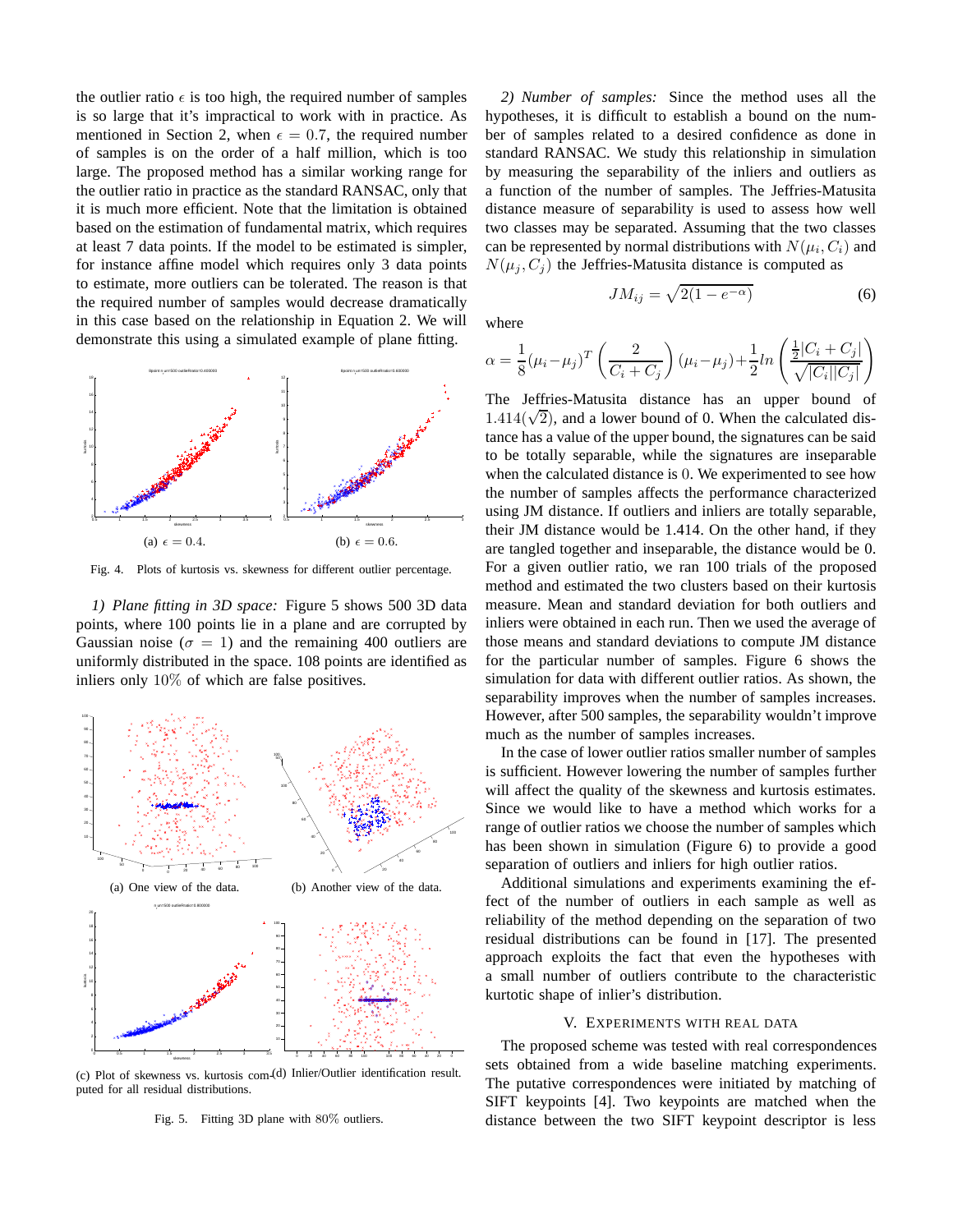

Fig. 6. The JM distance changes with the number of samples. Note that it increases little after 500 samples. The graphs are plotted for different outlier ration Sigma = 0.4,0.5,0.6 and 0.7.

than some threshold  $\tau$ . We ran extensive experiments with correspondence sets containing different portion of outliers. We tested the method in urban environment using a wide baseline matching between two views In addition to a large change of viewpoint between the views, these scenes contain many repetitive structures, making the problem of finding correspondences by means of matching local feature descriptors highly ambiguous. Our focus is on the inlier identification capability of the proposed scheme. The identified inliers are not refined with additional RANSAC, so they might still contain few true outliers for severely contaminated data sets.

When the percentage of outliers is low, our approach can identify inliers and outliers directly almost without a mistake. The low percentage of outliers can also be handled by RANSAC without an excessive computational overhead. We emphasize that our approach is suitable for correspondence sets with a significant portion of outliers of more than 40%. Three examples are shown in Figures 8, 7 and 9. The identified inlier sets include most of the true inliers with a very few outliers.

It is known that the distance threshold  $\tau$  used for matching the SIFT keypoint descriptors affects the number of matches. Loose threshold results in many false correspondences. If the threshold is set too tight, hardly any matches could be found. Our work suggest a straightforward way to handle this: set a relatively loose threshold to obtain initial set of correspondences and apply the proposed scheme to identify the true inliers. The presented approach was evaluated on the data set of outdoors street level images used in ICCV Vision Contest provided at (http://research.microsoft.com/iccv2005/Contest/). The goal of the contest was to compute GPS locations of a set of unlabeled images, given a set of views tagged with GPS coordinates. This required, given a new unlabeled query view to compute the pose of the camera with respect to the two



(a) identified inliers. (b) identified outliers.

Fig. 7. 750 correspondences are initiated with around 50% outliers. 364 inliers are identified without false positive.



Fig. 8. 383 correspondences are initiated with approximately 60% outliers. 93 inliers are identified with only 1 false positive. Note the first left door in

the left image corresponds to second left door in the right image.

nearest labeled reference views and triangulate the obtained position. The presented approach was used in a winning entry in the contest and reported superior performance and efficiency compared to other methods. The absolute computation time as well as accuracy of the localization method compared to the ground truth can be found at [1].

## VI. CONCLUSION AND FUTURE WORK

In this paper we proposed a new inlier identification scheme for robust estimation problems. We have demonstrated that it can efficiently handle data sets containing significant level of outliers. Inliers can be identified directly without looking for good hypothesis, thus avoiding the need for large number of samples, which is required for the standard RANSAC algorithm. In addition to the efficiency of the proposed approach, we have also eliminated the need for sensitive threshold selection for the outlier identification as well as the need for prior